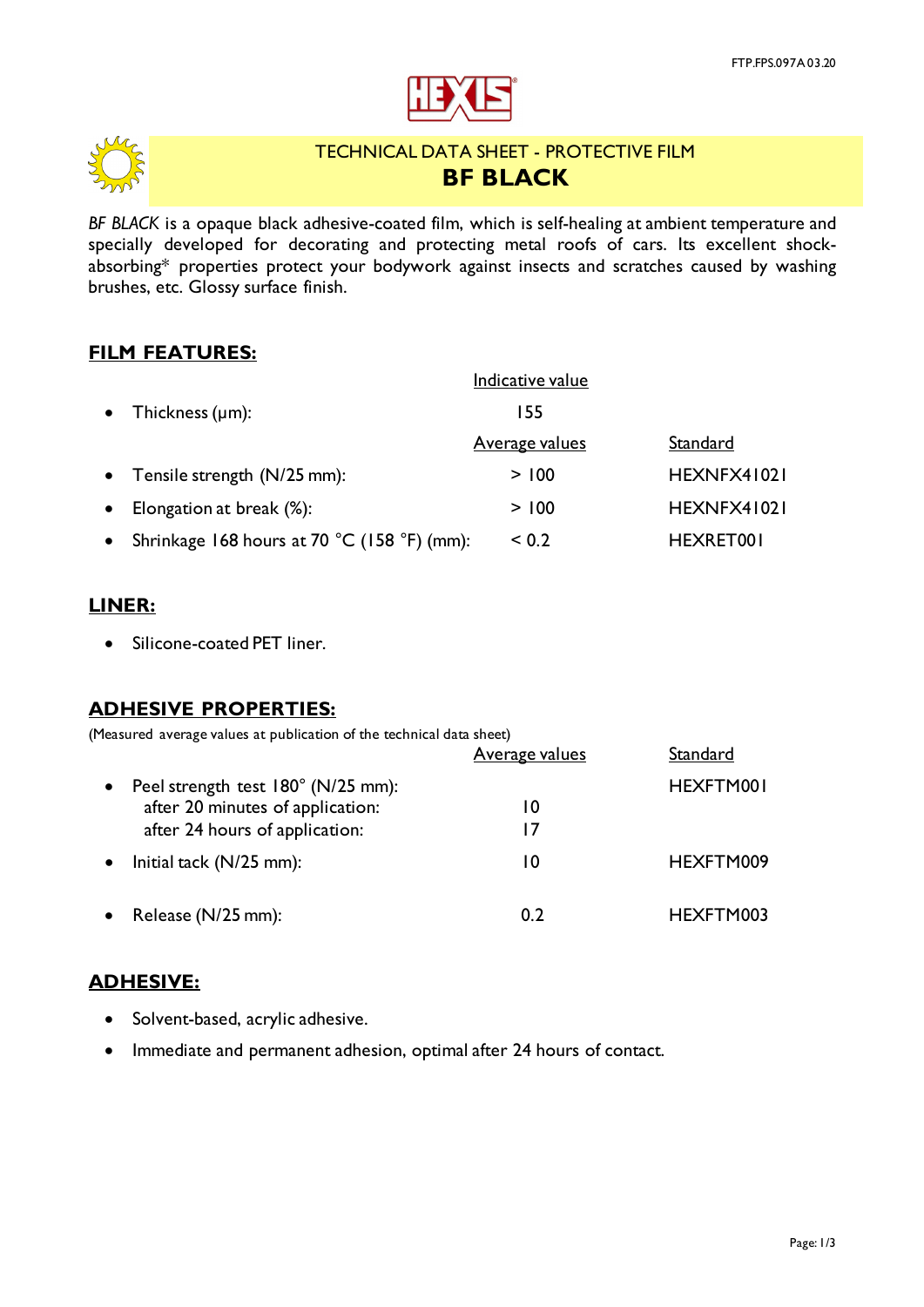#### **USER**'**S INSTRUCTIONS:**

- Recommended minimum application temperature +10 °C (+50 °F). Apply preferably between +15  $^{\circ}$ C and +35  $^{\circ}$ C (59  $^{\circ}$ F to 95  $^{\circ}$ F).
- Operating temperature range: -40  $^{\circ}$ C to +90  $^{\circ}$ C (-40  $^{\circ}$ F to +194  $^{\circ}$ F).
- Self-healing properties of the film at ambient temperatures: This phenomenon of reabsorbing scratches accelerates especially as the temperature increases.
- Cut the film to the size of the part to be wrapped, allowing +10 cm (4 in.) of extra margin.

*The remaining film must be stored on its original core (do not cut the rolls into several lengths or widths, do not repackage the product); the roll must be closed immediately and properly (tape or roll-collars) after use in order to preserve all its qualities.*

- Apply wet.
- Apply to a surface that is clean and free from any traces of contaminants (dust, grease, wax, silicone, etc.).

*Particular care must be taken to clean the angles and periphery of the target surfaces in order to allow the film to adhere properly to the surface.*

• In the case of an already painted substrate, self-adhesive media must only be applied to undamaged original paintwork. If the paintwork is not original and/or damaged, the application and the removal are at the judgement and risk of the installer.

## **OPERATING RECOMMENDATIONS:**

- Conformable product developed for decorating and protecting\* metal roofs of vehicles against insects, bird droppings, tree resins, scratches caused by washing brushes, etc.
- To facilitate application, HEXIS have several types of squeegees in its range of accessories, ranging from softer to harder (plastic or felt).
- For more information on the application method of BF BLACK, please refer to the Application Guide on the "Professionals" pages, category "Solar and safety films" on our site www.hexis-graphics.com.

## **STORAGE:**

Shelf life (before application):

The shelf life of this film is 1 year when stored upright in its original packaging in a dust-free environment at a temperature ranging from  $+15\degree C$  to  $+25\degree C$  (+59  $\degree F$  to  $+77\degree F$ ) with relative humidity of 50 %.